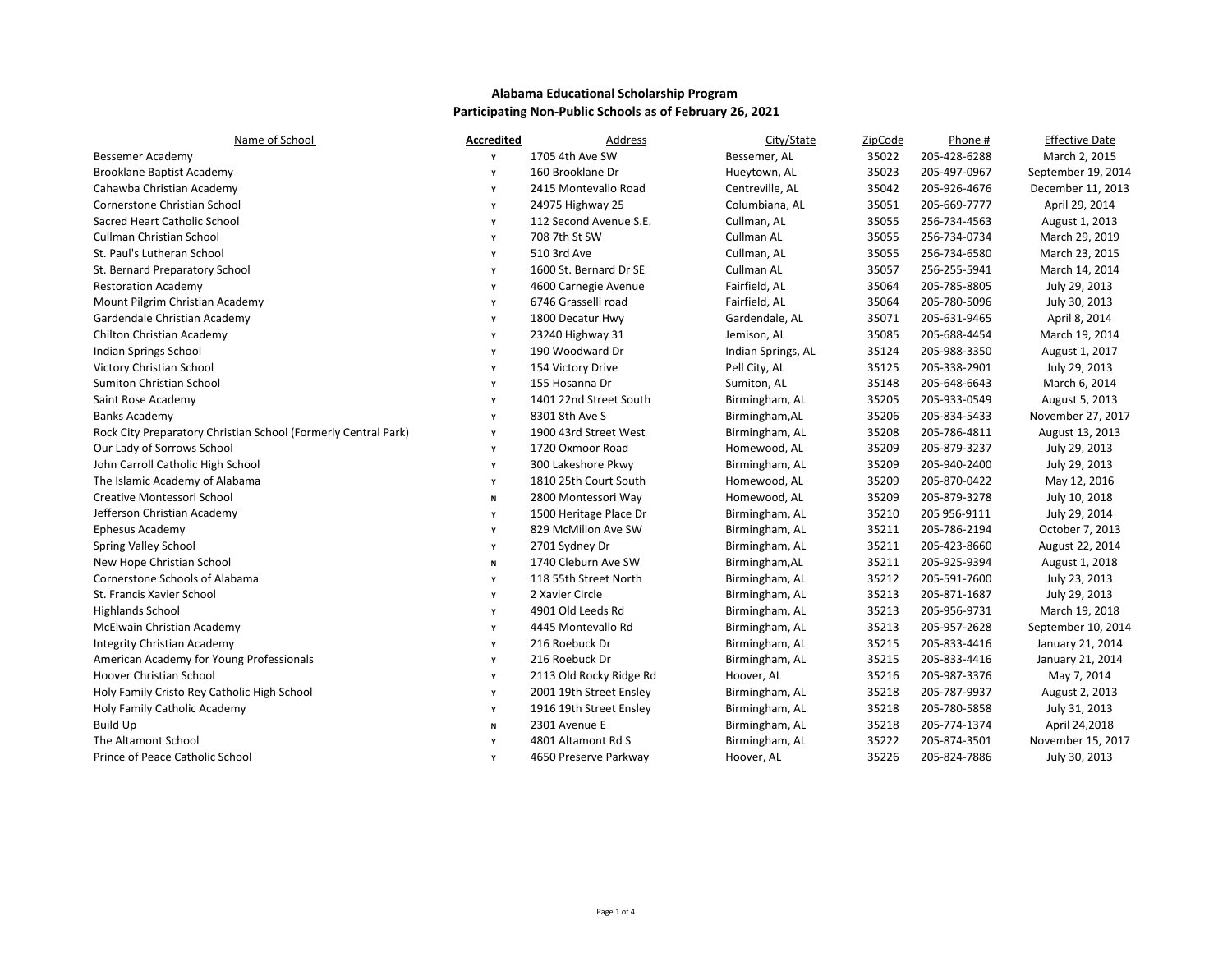| Name of School                                             | <b>Accredited</b> | Address                          | City/State            | ZipCode | Phone #      | <b>Effective Date</b> |
|------------------------------------------------------------|-------------------|----------------------------------|-----------------------|---------|--------------|-----------------------|
| Heritage Christian Academy                                 | Y                 | 2290 Old Tyler Road              | Hoover, AL            | 35226   | 205-978-6001 | April 19, 2016        |
| Mountain View Baptist School                               | Y                 | 5568 Chalkville Road             | Birmingham, AL        | 35235   | 205-854-2741 | January 9, 2020       |
| The Renaissance Academy Prep School of Excellence          | y                 | P O Box 380753                   | Birmingham, AL        | 35238   | 205-440-2149 | November 16, 2018     |
| Our Lady of The Valley Catholic School                     | Υ                 | 5510 Double Oak Lane             | Birmingham, AL        | 35242   | 205-991-5963 | July 30, 2013         |
| Briarwood Christian School                                 | Y                 | 2204 Briarwood Way               | Birmingham, AL        | 35243   | 205-776-5800 | October 15, 2015      |
| The Capitol School                                         | Y                 | 2828 Sixth St                    | Tuscaloosa, Al        | 35401   | 205 758-2828 | July 8, 2013          |
| American Christian Academy                                 | Υ                 | 2300 Veterans Memorial Pkwy      | Tuscaloosa, AL        | 35404   | 205-553-5963 | August 13, 2013       |
| Holy Spirit Catholic School                                | Υ                 | 601 James I Harrison Jr Pkwy E   | Tuscaloosa, AL        | 35405   | 205-553-5606 | July 17, 2013         |
| Riverwood Classical School                                 | Υ                 | 501 Rice Valley Road North       | Tuscaloosa, AL        | 35406   | 205-758-5502 | May 12, 2014          |
| Tuscaloosa Academy                                         | Y                 | 420 Rice Valley Rd North         | Tuscaloosa, AL        | 35406   | 205-758-4462 | March 30, 2016        |
| Tuscaloosa Christian School                                | Υ                 | 1600 Prudes Mill Rd (PO Box 250) | Cottondale, AL        | 35453   | 205-553-4303 | January 9, 2014       |
| Campus School at The University of West Alabama            | Υ                 | 100 N. Washington Street         | Livingston, AL        | 35470   | 205-652-3445 | March 25, 2016        |
| St. Ann Catholic School                                    | Υ                 | 3910A Spring Avenue SW           | Decatur, AL           | 35603   | 256-353-6543 | July 29, 2013         |
| Decatur Heritage Christian Academy                         | Υ                 | 3802 Spring Avenue               | Decatur, AL           | 35603   | 256-351-4275 | November 4, 2014      |
| Lindsay Lane Christian Academy                             | Υ                 | 1300 Lindsay Lane S              | Athens, AL            | 35613   | 256-262-5323 | August 15, 2013       |
| St. Joseph Regional Catholic School                        | Υ                 | 115 Plum Street                  | Florence, AL          | 35630   | 256-766-1923 | July 29, 2013         |
| Mars Hill Bible School                                     | Y                 | 698 Cox Creek Parkway            | Florence, AL          | 35630   | 256-767-1203 | August 29, 2014       |
| <b>Shoals Christian School</b>                             | Y                 | 301 Heathrow Dr                  | Florence, AL          | 35633   | 256-767-7070 | August 9, 2013        |
| Bethlehem Christian Academy                                | N                 | 1936 Elkwood Section Road        | Hazel Green, AL       | 35750   | 256-828-4835 | September 17, 2019    |
| St. John The Baptist Catholic School                       | Υ                 | 1057 Hughes Road                 | Madison, AL           | 35758   | 256-722-0772 | July 29, 2013         |
| <b>Madison Academy</b>                                     | Υ                 | 325 Slaughter Rd                 | Madison, AL           | 35758   | 256-469-6400 | February 16, 2016     |
| Big Cove Christian Academy                                 | Υ                 | 6354 Highway 431 South           | Owens Cross Roads, AL | 35763   | 256-518-9642 | July 31, 2014         |
| Grace Lutheran                                             | Y                 | 3405 S. Memorial Parkway         | Huntsville, AL        | 35801   | 256-881-0553 | February 3, 2014      |
| Lincoln Academy                                            | Υ                 | 1110 Meridian Street             | Huntsville, AL        | 35801   | 256-539-1941 | July 10, 2014         |
| Holy Spirit Regional Catholic School                       | Υ                 | 619 Airport Road SW              | Huntsville, AL        | 35802   | 256-881-4852 | July 29, 2013         |
| Randolph School                                            | Υ                 | 1005 Drake Avenue                | Huntsville, AL        | 35802   | 256-799-6100 | May 8, 2017           |
| Montessori School of Huntsville                            | Y                 | 15975 Chaney Thompson Rd SE      | Huntsville, AL        | 35803   | 256-881-3790 | January 15, 2014      |
| Huntsville Achievement School                              | Υ                 | 4217 9th Ave, STE A              | Huntsville, AL        | 35805   | 256-539-1772 | July 10, 2014         |
| The Country Day School in Madison, LLC                     | Υ                 | 1699 Old Dry Creek Road          | Huntsville, AL        | 35806   | 256-837-5266 | July 1, 2013          |
| Pope John Paul II Catholic High School                     | Y                 | 7301 Old Madison Pike NW         | Huntsville, AL        | 35806   | 256-430-1760 | July 29, 2013         |
| Huntsville Christian Academy                               | Y                 | 175 W Park Loop                  | Huntsville, AL        | 35806   | 256-895-9550 | July 23, 2014         |
| Julius R. Scruggs Child Dev Ctr & Academy                  | Y                 | 3509 Blue Spring Road NW         | Huntsville, AL        | 35810   | 256-852-6673 | March 19, 2014        |
| Union Chapel Christian Academy                             | Y                 | 315-B Winchester Road            | Huntsville, AL        | 35811   | 256-489-4728 | August 16, 2013       |
| Holy Family School-Huntsville                              | Υ                 | 2300 Beasley Avenue NW           | Huntsville, AL        | 35816   | 256-539-5221 | July 29, 2013         |
| Valley Fellowship Christian Academy                        | Υ                 | 3616 Holmes Ave                  | Huntsville, AL        | 35816   | 256-533-5248 | June 15 2014          |
| Islamic Academy of Huntsville                              | Υ                 | 1645 Sparkman Drive              | Huntsville, AL        | 35816   | 256-721-1752 | January 19, 2018      |
| Oakwood University Child Dev Lab/Oakwood Adventist Academy | Υ                 | 7000 Adventist Blvd              | Huntsville, AL        | 35896   | 256-726-7234 | December 6, 2013      |
| St. James Catholic School                                  | Υ                 | 700 Albert Rains Blyd            | Gadsden, AL           | 35901   | 256-546-0132 | July 29, 2013         |
| Coosa Christian School                                     | Υ                 | 2736 Wills Creek Road            | Gadsden, AL           | 35904   | 256-547-1841 | August 10, 2013       |
| Marshall Christian Academy                                 | Υ                 | 1631 Brashers Chapel Rd          | Albertville, AL       | 35951   | 256-279-0192 | September 13, 2013    |
| Mountain View Christian Academy                            | Y                 | 3665 Alabama Hwy 73              | Bryant, AL            | 35958   | 256-597-3467 | March 13, 2014        |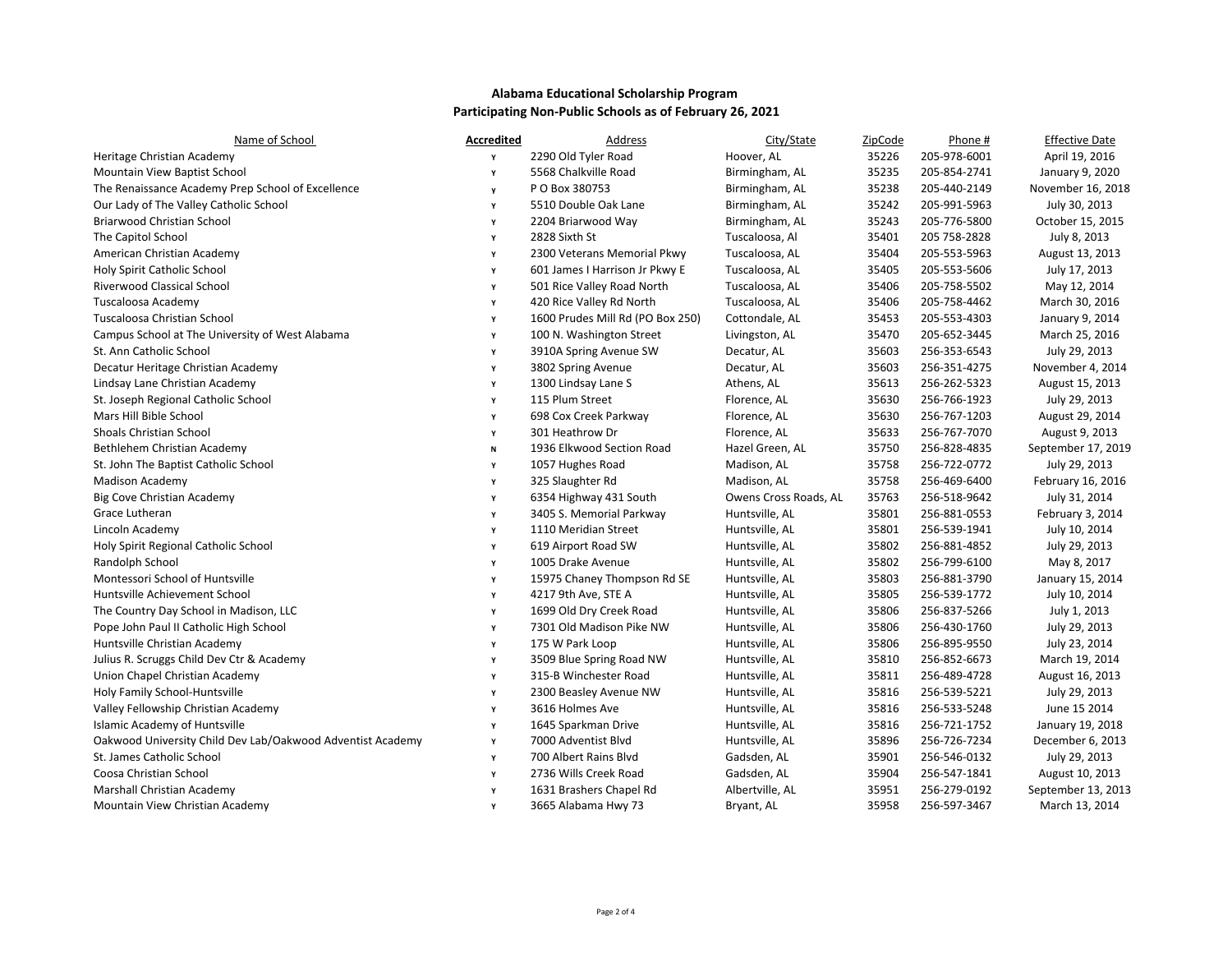| Name of School                                  | <b>Accredited</b> | Address                       | City/State        | ZipCode | Phone #      | <b>Effective Date</b> |
|-------------------------------------------------|-------------------|-------------------------------|-------------------|---------|--------------|-----------------------|
| <b>Floral Crest School</b>                      | Y                 | 1228 County Road 89           | Bryant, AL        | 35958   | 256-597-2582 | April 11, 2014        |
| <b>Bright Beginnings Academy</b>                | Y                 | 3590 Pleasant Valley Road     | Mobile, AL        | 36009   | 251-689-8253 | April 23, 2016        |
| Macon East Academy                              | Y                 | 15396 Vaughn Rd               | Cecil, AL         | 36013   | 334-277-6566 | May 19, 2016          |
| The Lakeside School                             | Y                 | 1020 Lake Drive               | Eufaula, AL       | 36027   | 334-687-5748 | April 3, 2014         |
| Hooper Academy                                  | Y                 | 380 Fischer Road              | Hope Hull, AL     | 36043   | 334-288-5980 | June 9, 2014          |
| Crenshaw Christian Academy-Luverne              | Y                 | 608 Country Club Dr           | Luverne, Al       | 36049   | 334 335-5749 | June 25, 2014         |
| Prattville Christian Academy                    | Y                 | 322 Old Farm Lane North       | Prattville, AL    | 36066   | 334-285-0077 | April 3, 2014         |
| Autauga Academy                                 | Y                 | 497 Golson Rd                 | Prattville, AL    | 36067   | 334-365-7713 | April 22,2016         |
| New Life Christian Academy                      | Y                 | 601 Union Hill Road           | Troy, AL          | 36081   | 334-566-8938 | July 15, 2013         |
| Conecuh Springs Christian School                | Y                 | 220 Hicks Industrial Blvd     | Union Springs, AL | 36089   | 334-738-4800 | July 25, 2013         |
| Canterbury Technical Academy                    | Y                 | 456 S Court St                | Montgomery, AL    | 36104   | 334-233-5834 | May 1, 2018           |
| Sylvan Learning Center Montgomery               | Y                 | 4240 Lomac St                 | Montgomery, AL    | 36106   | 334-262-0043 | April 1, 2014         |
| <b>Trinity Presbyterian School</b>              | Y                 | 1700 E. Trinity Blvd.         | Montgomery, AL    | 36106   | 334-213-2100 | September 10, 2014    |
| Evangel Christian Academy-Montgomery            | Y                 | 3975 Vaughn Road              | Montgomery, AL    | 36106   | 334-272-3882 | July 13, 2018         |
| The Montgomery Academy                          | Y                 | 3240 Vaughn Road              | Montgomery, AL    | 36106   | 334-272-8210 | January 25, 2017      |
| Bethany Christian Academy                       | Y                 | 1765 Highland Ave             | Montgomery, AL    | 36107   | 334-264-0178 | December 17, 2013     |
| Valiant Cross Academy                           | Y                 | 301 Dexter Ave                | Montgomery, AL    | 36108   | 334 301-0478 | July 7, 2016          |
| St. Bede Elementary School                      | Y                 | 3850 Atlanta Highway          | Montgomery, AL    | 36109   | 334-272-3033 | July 22, 2013         |
| <b>Resurrection Catholic School</b>             | Y                 | 2815 Forbes Drive             | Montgomery, AL    | 36110   | 334-230-1970 | July 8, 2013          |
| Montgomery Christian School                     | Y                 | 3265 McGehee Road             | Montgomery, AL    | 36111   | 334-386-1749 | November 15, 2013     |
| Montgomery Catholic Preparatory School          | Y                 | 5350 Vaughn Road              | Montgomery, AL    | 36116   | 334-272-7220 | July 22, 2013         |
| Lighthouse Christian Academy                    | Y                 | 3570 Bell Rd                  | Montgomery, AL    | 36116   | 334-271-4200 | January 9, 2014       |
| <b>Success Unlimited Academy</b>                | Y                 | 2328 Fairlane Dr              | Montgomery, AL    | 36116   | 334-213-0803 | February 2, 2014      |
| Talent, Education & Art Christian Academy (TEA) | Y                 | 2600 East South Blvd, STE 180 | Montgomery, AL    | 36116   | 334 517-1717 | June 19, 2019         |
| Saint James School                              | Y                 | 6010 Vaughn Road              | Montgomery, AL    | 36116   | 334-277-8033 | September 18, 2018    |
| Greater Faith Christian Academy                 | Y                 | 2561 Fairlane Drive           | Montgomery, AL    | 36116   | 334-328-3816 | December 16, 2016     |
| Churchill Academy                               | Y                 | 395 Ray Thorington Rd         | Montgomery, AL    | 36117   | 334-270-4225 | August 12, 2013       |
| Alabama Christian Academy                       | Y                 | 4700 Wares Ferry Road         | Montgomery, AL    | 36117   | 334-277-1985 | October 27, 2014      |
| Holy Spirit Elementary School                   | Y                 | 8580 Vaughn Road              | Montgomery, AL    | 36117   | 334-649-4404 | July 22, 2013         |
| Sharp-Dean School of Continuing Studies, Inc.   | Y                 | 1910 Noble Street             | Anniston, AL      | 36201   | 256-238-0451 | August 10, 2017       |
| <b>Trinity Christian Academy</b>                | $\mathbf{v}$      | 1500 Airport Road             | Oxford, AL        | 36203   | 256-831-3333 | July 16, 2013         |
| Sacred Heart of Jesus Catholic School-Anniston  | Y                 | 16 Morton Road                | Anniston, AL      | 36205   | 256-237-4231 | July 31, 2013         |
| The Donoho School                               | Y                 | 2501 Henry Road               | Anniston, AL      | 36207   | 256-237-5477 | October 15, 2017      |
| Clay County Christian Academy                   | Y                 | 37993 Highway 77              | Ashland, AL       | 36251   | 256-354-7778 | August 28, 2013       |
| First Assembly Christian School aka FACS        | Y                 | 85621 Hwy 9 North             | Ashland, AL       | 36251   | 256-354-4090 | March 12, 2014        |
| Jacksonville Christian Academy                  | Y                 | 831 Alexandria Rd SW          | Jacksonville, AL  | 36265   | 256-435-3333 | July 9, 2014          |
| Northside Methodist Academy                     | Y                 | 2600 Redmond Road             | Dothan, AL        | 36303   | 334-794-7273 | July 11, 2014         |
| <b>Houston Academy</b>                          | Y                 | 901 Buena Vista Dr            | Dothan, AL        | 36303   | 334-794-4106 | March 7, 2017         |
| Abbeville Christian Academy                     | Y                 | PO Box 9                      | Abbeville, AL     | 36310   | 334-585-5100 | July 18, 2013         |
| Escambia Academy                                | Y                 | 268 Cowpen Creek Road         | Atmore, AL        | 36502   | 251-368-2080 | July 5, 2016          |
| Christ the King Catholic School                 | Y                 | 1503 Main Street              | Daphne, AL        | 36526   | 251-626-1692 | July 18, 2013         |
| St. Michael Catholic School                     | Y                 | 11732 Higbee Road             | Fairhope, AL      | 36526   | 251-459-0210 | October 4, 2016       |
| Renaissance School of the Eastern Shore         | N                 | 10526 County Rd 64            | Daphne, AL        | 36526   | 251-990-0041 | September 6, 2019     |
| St. Benedict Catholic School                    |                   | 12786 S. Illinois Street      | Elberta, AL       | 36530   | 251-986-8143 | August 6, 2013        |